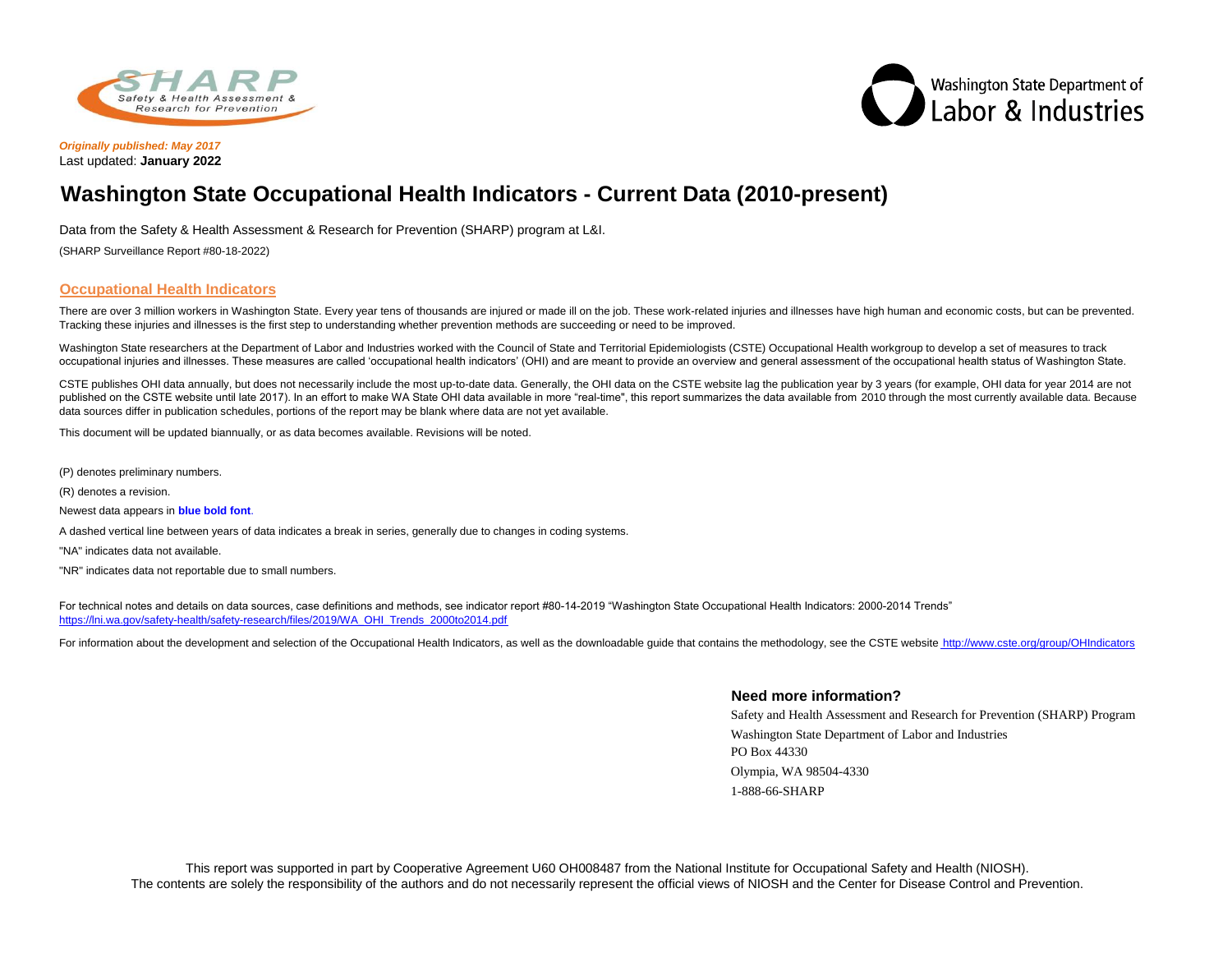|                                                                    | 2010      | 2011      | 2012      | 2013      | 2014      | 2015      | 2016      | 2017      | 2018      | 2019       | 2020      |  |
|--------------------------------------------------------------------|-----------|-----------|-----------|-----------|-----------|-----------|-----------|-----------|-----------|------------|-----------|--|
| Number of employed persons age ≥ 16 years                          | 3,180,000 | 3,127,000 | 3,184,000 | 3,221,000 | 3,269,000 | 3,354,000 | 3,449,000 | 3,551,000 | 3,613,000 | 3,779,000  | 3,595,000 |  |
| <b>Employment Demographics</b>                                     |           |           |           |           |           |           |           |           |           |            |           |  |
| P1. Percentage of civilian workforce unemployed                    | 10.2      | 9.4       | 8.3       | 7.0       | 6.3       | 6.0       | 5.5       | 4.6       | 4.4       | 4.2        | 8.3       |  |
| P2. Percentage of civilian employment self-employed                | 7.6       | 7.1       | 7.6       | 6.5       | 6.1       | 6.1       | 6.0       | 7.1       | 6.0       | 6.3        | 7.0       |  |
| P3. Percentage of civilian employment in part-time<br>jobs         | 23.0      | 22.4      | 21.8      | 20.0      | 20.1      | 19.8      | 19.3      | 19.7      | 17.9      | 17.1       | 17.2      |  |
| P4. Percentage of civilian employment by number of<br>hours worked |           |           |           |           |           |           |           |           |           |            |           |  |
| <40 hours                                                          | 40.5      | 40.1      | 38.7      | 35.9      | 36        | 36.9      | 34.9      | 35.7      | 32.6      | 34.0       | 36.9      |  |
| 40 hours                                                           | 35.7      | 35.5      | 37.0      | 40.1      | 39.6      | 36.9      | 38.6      | 38.9      | 41.2      | 40.8       | 42.1      |  |
| 41+ hours                                                          | 23.8      | 24.4      | 24.3      | 24.0      | 24.4      | 26.2      | 26.4      | 25.4      | 26.2      | 25.3       | 20.9      |  |
| P5. Percentage of civilian employment by sex                       |           |           |           |           |           |           |           |           |           |            |           |  |
| Males                                                              | 52.4      | 52.6      | 53.3      | 53.5      | 53.3      | 53.8      | 52.8      | 54.0      | 54.7      | 53.8 $(R)$ | 53.5      |  |
| Females                                                            | 47.6      | 47.4      | 46.7      | 46.5      | 46.7      | 46.2      | 47.2      | 46.0      | 45.3      | 46.3 (R)   | 46.5      |  |
| P6. Percentage of civilian employment by age group                 |           |           |           |           |           |           |           |           |           |            |           |  |
| 16 to 17                                                           | 1.0       | 0.7       | 1.0       | 0.8       | 0.9       | 1.0       | 1.2       | 1.0       | 1.2       | 0.9        |           |  |
| 18 to 64                                                           | 95.2      | 94.9      | 94.2      | 94.6      | 94.1      | 93.6      | 93.7      | 93.0      | 94.0      | 93.7       |           |  |
| $65+$                                                              | 3.8       | 4.5       | 4.8       | 4.6       | 5.1       | 5.4       | 5.1       | 6.0       | 4.8       | 5.4        |           |  |
| P7. Percentage of civilian employment by race                      |           |           |           |           |           |           |           |           |           |            |           |  |
| White                                                              | 84.6      | 84.5      | 81.7      | 82.2      | 81.8      | 81.0      | 80.7      | 80.5      | 79.4      | 78.9       | 79.1      |  |
| <b>Black</b>                                                       | 2.6       | 2.7       | 3.3       | 3.0       | 3.3       | 3.8       | 4.1       | 4.0       | 3.8       | 3.7        | 4.1       |  |
| Other                                                              | 12.8      | 12.8      | 15.0      | 14.8      | 14.9      | 15.2      | 15.3      | 15.5      | 16.7      | 17.4       | 16.9      |  |
| P8. Percentage of civilian employment by Hispanic<br>Origin        | 8.3       | 7.9       | 9.0       | 9.7       | 10.8      | 12.4      | 12.1      | 13.2      | 13.3      | 13.5       | 13.3      |  |
| P9. Percentage of civilian employment by industry                  |           |           |           |           |           |           |           |           |           |            |           |  |
| Post-2003 Industry Categories:                                     |           |           |           |           |           |           |           |           |           |            |           |  |
| Mining                                                             | 0.1       | < 0.05    | < 0.05    | 0.1       | 0.1       | 0.3       | 0.2       | 0.2       | 0.3       | 0.2        | 0.2       |  |
| Construction                                                       | 6.6       | 5.7       | 5.5       | 6.4       | 6.5       | 6.6       | 6.3       | 6.9       | 7.1       | 7.2        | 7.6       |  |
| Manufacturing - Durable goods                                      | 7.5       | 8.4       | 9.6       | 8.1       | 7.5       | 7.1       | 6.9       | 7.1       | 7.5       | 8.2        | 7.7       |  |
| Manufacturing - Non-durable goods                                  | 3.0       | 2.6       | 2.7       | 2.9       | 3.5       | 3.5       | 3.2       | 2.9       | 3.4       | 3.2        | 2.3       |  |
| Wholesale and Retail Trade                                         | 13.3      | 13.5      | 14.2      | 14.2      | 14.3      | 14.0      | 14.8      | 15.6      | 13.5      | 13.2       | 14.3      |  |
| Transportation and utilities                                       | 4.7       | 5.3       | 5.2       | 5.5       | 5.3       | 5.2       | 5.2       | 5.3       | 5.6       | 5.3        | 4.5       |  |
| Information                                                        | 2.3       | 2.6       | 2.3       | 1.9       | 2.3       | 2.5       | 2.0       | 2.4       | 1.9       | 1.8        | 2.5       |  |
| <b>Financial activities</b>                                        | 5.8       | 5.5       | 5.0       | 5.9       | 5.9       | 5.1       | 5.6       | 5.4       | 5.3       | 5.7        | 4.9       |  |
| Professional and business services                                 | 12.8      | 11.9      | 12.2      | 13.0      | 12.8      | 12.9      | 13.9      | 13.4      | 13.6      | 14.1       | 13.8      |  |
| Education and health services                                      | 20.8      | 22.1      | 21.8      | 21.3      | 20.9      | 20.8      | 20.8      | 19.5      | 19.4      | 19.2       | 21.1      |  |
| Leisure and hospitality                                            | 9.8       | 9.8       | 9.4       | 10.0      | 9.1       | 8.9       | 9.3       | 9.2       | 9.3       | 8.9        | 7.2       |  |
| Other services                                                     | 4.4       | 4.0       | 4.4       | 4.3       | 4.1       | 4.3       | 4.8       | 4.4       | 4.5       | 4.0        | 4.4       |  |
| Public administration                                              | 6.3       | 6.1       | 5.2       | 4.3       | 4.6       | 5.0       | 4.0       | 4.5       | 5.0       | 5.3        | 5.4       |  |
| Agriculture and related                                            | 2.4       | 2.3       | 2.5       | 2.3       | 2.8       | 4.0       | 2.9       | 3.3       | 3.7       | 3.8        | 4.1       |  |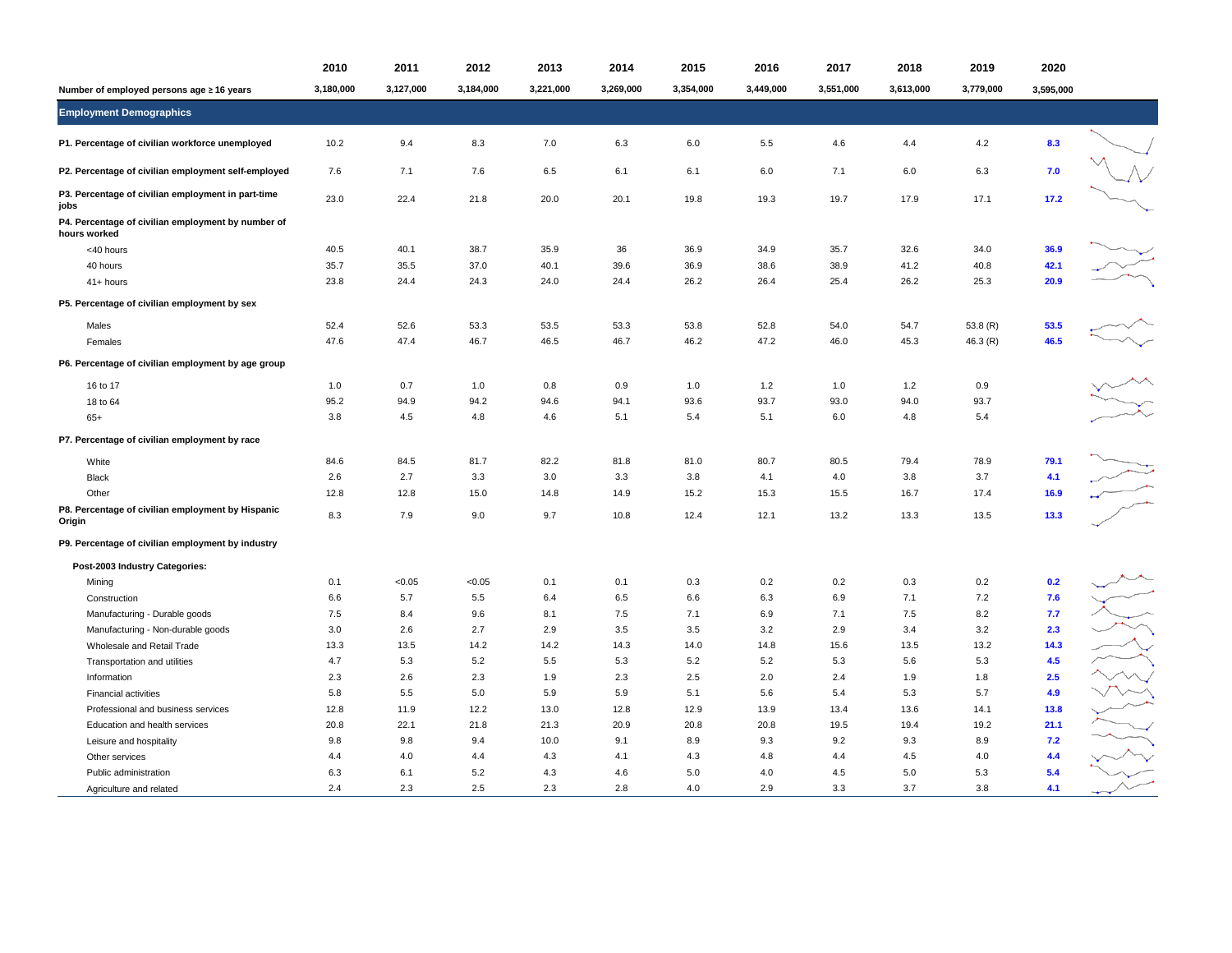|                                                                                                   | 2010      | 2011      | 2012      | 2013        | 2014      | 2015      | 2016      | 2017      | 2018      | 2019      | 2020                    |            |
|---------------------------------------------------------------------------------------------------|-----------|-----------|-----------|-------------|-----------|-----------|-----------|-----------|-----------|-----------|-------------------------|------------|
| Number of employed persons age ≥ 16 years                                                         | 3,180,000 | 3,127,000 | 3.184.000 | 3,221,000   | 3,269,000 | 3,354,000 | 3.449.000 | 3,551,000 | 3.613.000 | 3,779,000 | 3.595.000               |            |
| <b>Employment Demographics (continued)</b>                                                        |           |           |           |             |           |           |           |           |           |           |                         |            |
| P10. Percentage of civilian employment by occupation                                              |           |           |           |             |           |           |           |           |           |           |                         |            |
| Post-2003 Occupational Categories:                                                                |           |           |           |             |           |           |           |           |           |           |                         |            |
| Management, business and financial operations                                                     | 15.7      | 16.4      | 16.1      | 16.9        | 17.2      | 16.8      | 18.9      | 18.4      | 16.9      | 18.4      | 20.6                    |            |
| Professional and related                                                                          | 24.6      | 24.4      | 24.7      | 24.1        | 23.9      | 25.0      | 24.4      | 22.8      | 24.2      | 24.4      | 26                      | 人人人        |
| Service                                                                                           | 17.2      | 17.9      | 16.9      | 16.7        | 16.2      | 16.1      | 16.3      | 16.2      | 17.7      | 16.7      | 15.6                    |            |
| Sales and related                                                                                 | 9.9       | 9.6       | 10.6      | 9.9         | 9.9       | 9.2       | 9.6       | 10.1      | 9.7       | 9.0       | 8.4                     |            |
| Office and administrative support                                                                 | 12.1      | 12.0      | 11.2      | 11.3        | 11.5      | 10.8      | 10.7      | 11        | 10.5      | 10.0      | 8.8                     |            |
| Farming/forestry/fishing                                                                          | 1.6       | 1.4       | 1.4       | 1.4         | 1.6       | 2.5       | 1.6       | 2.1       | 2.3       | 2.4       | 2.3                     |            |
| Construction and extraction                                                                       | 5.1       | 4.0       | 4.2       | 4.7         | 5.4       | 4.6       | 4.3       | 5.1       | 4.7       | 5.2       | 4.6                     |            |
| Installation, maintenance, and repair                                                             | 3.2       | 3.7       | 3.4       | 3.8         | 3.9       | 4.1       | 3.0       | 3.3       | 2.8       | 2.6       | $\overline{\mathbf{3}}$ |            |
| Production                                                                                        | 5.0       | 5.1       | 5.3       | $\,$ 5 $\,$ | 5.4       | 4.9       | 5.0       | 4.4       | 4.9       | 5.0       | 4.5                     |            |
| Transportation/material moving                                                                    | 5.7       | 5.7       | 6.2       | 6.1         | 5.2       | 6.0       | 6.2       | 6.5       | 6.5       | 6.3       | 6.2                     |            |
| P11. Percentage of workers in or represented by a<br>union                                        |           |           |           |             |           |           |           |           |           |           |                         |            |
| Union members                                                                                     |           |           |           |             |           |           | 17.4      | 18.8      | 19.8      | 18.8      | 17.4                    |            |
| Represented by a union                                                                            |           |           |           |             |           |           | 18.7      | 20.2      | 20.5      | 20.2      | 18.6                    |            |
| Indicator 1. Nonfatal Occupational Injuries and Illness Reported by Employers                     |           |           |           |             |           |           |           |           |           |           |                         |            |
| 1.1 Number of occupational injuries and illnesses<br>reported by employers                        | 86,700    | 89,300    | 89,300    | 91,100      | 90,000    | 90,700    | 89,200    | 86,600    | 89,300    | 88,600    | 78,200                  | Ini        |
| 1.2 Rate of occupational injuries and illnesses per<br>100,000 FTE                                | 4,800     | 4,900     | 4,800     | 4,800       | 4,600     | 4,400     | 4,300     | 4,000     | 4,000     | 3,800     | 3,500                   |            |
| 1.3 Number of cases involving days away from work                                                 | 28,700    | 29,900    | 28,500    | 29,900      | 29,200    | 29,400    | 27,000    | 29,300    | 28,800    | 28,000    | 32,000                  | dalil in J |
| 1.4 Rate of cases involving days away from work per<br>100,000 FTE                                | 1,600     | 1,600     | 1,500     | 1,600       | 1,500     | 1,400     | 1,300     | 1,300     | 1,300     | 1,200     | 1,400                   |            |
| 1.5 Number involving >10 days away from work                                                      | 12,660    | 13,060    | 12,110    | 12,400      | 12,220    | 12,290    | 9,880     | 11,620    | 11,950    | 9,430     | 14,030                  | llitt.u    |
| Indicator 2. Work-related Hospitalizations                                                        |           |           |           |             |           |           |           |           |           |           |                         |            |
| 2.1 Annual number of work-related hospitalizations                                                | 5,200     | 5,012     | 4,747     | 4,258       | 3,707     | 3,367     | 3,074     | 3,082     | 2,754     | 2,543     | 2,068                   |            |
| 2.2 Annual rate of hospitalizations per 100,000<br>employed persons                               | 163.5     | 160.3     | 149.1     | 132.2       | 113.4     | 100.9     | 89.1      | 86.8      | 76.2      | 67.3      | 57.5                    |            |
| Indicator 3. Work-related Fatal Injuries                                                          |           |           |           |             |           |           |           |           |           |           |                         |            |
| 3.1 Annual number of work-related traumatic fatalities                                            | 104       | 60        | 67        | 56          | 88        | 70        | 78        | 84        | 86        | 84        | 83                      | Lullu      |
| 3.2 Annual fatality rate per 100,000 employed persons                                             | 3.6       | 1.9       | 2.1       | 1.7         | 2.7       | 2.1       | 2.3       | 2.4       | 2.4       | 2.2       | 2.3                     |            |
| 3.2B Annual fatality rate per 100,000 FTE                                                         | 3.6       | 2.1       | 2.3       | 1.9         | 2.9       | 2.2       | 2.4       | 2.5       | 2.5       | 2.5       |                         |            |
| Indicator 4. Work-related amputations with days away from work reported by employers <sup>1</sup> |           |           |           |             |           |           |           |           |           |           |                         |            |
| 4.1 Estimated annual number of work-related<br>amputations involving days away from work          | 70        | 320       | 70        | 70          | 90        | 120       | 160       | 90        | 250       | 130       | 80                      | a Lla      |
| 4.2 Estimated rate of amputations involving days away<br>from work per 100,000 FTE                | 4.0       | 17.0      | 4.0       | 4.0         | 5.0       | 6.0       | 8.0       | 4.0       | 11.0      | 6.0       | 4.0                     |            |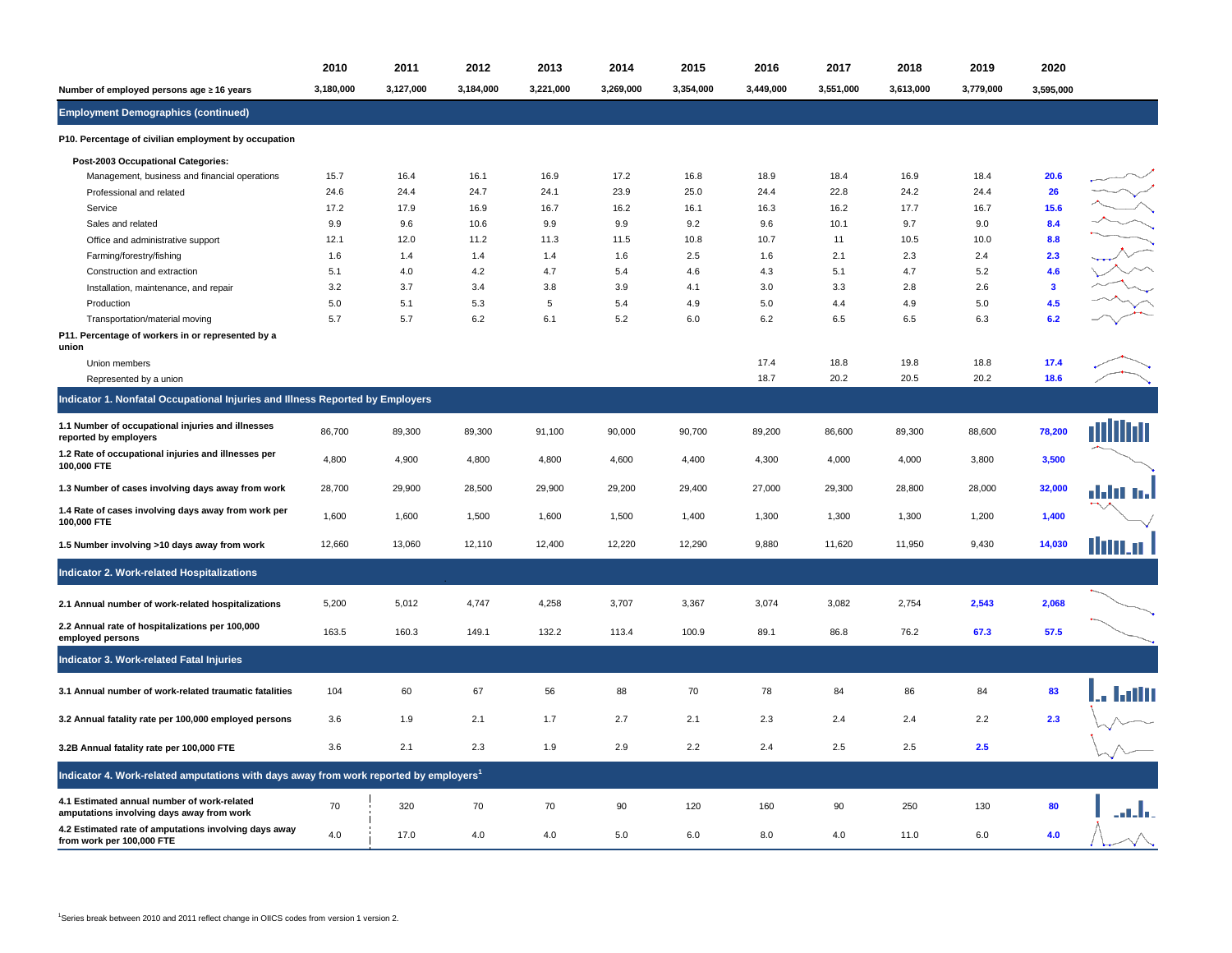|                                                                                                                                   | 2010      | 2011      | 2012      | 2013      | 2014      | 2015           | 2016      | 2017      | 2018      | 2019         | 2020           |         |  |  |
|-----------------------------------------------------------------------------------------------------------------------------------|-----------|-----------|-----------|-----------|-----------|----------------|-----------|-----------|-----------|--------------|----------------|---------|--|--|
| Number of employed persons age ≥ 16 years                                                                                         | 3,180,000 | 3.127.000 | 3,184,000 | 3,221,000 | 3.269.000 | 3,354,000      | 3.449.000 | 3,551,000 | 3.613.000 | 3,779,000    | 3,595,000      |         |  |  |
| Indicator 5. State workers' compensation claims for amputations with lost work-time                                               |           |           |           |           |           |                |           |           |           |              |                |         |  |  |
| Number of WA workers covered by state workers'<br>comp system                                                                     | 2,667,000 | 2,707,000 | 2,751,000 | 2,820,000 | 2,899,000 | 3,049,000      | 3,141,000 | 3,215,000 | 3,298,000 | 3,363,000    |                | III     |  |  |
| 5.1 Number of workers' comp claims for amputations<br>with lost work-time                                                         | 175       | 194       | 195       | 228       | 211       | 240            | 230       | 227       | 235       | 184          |                |         |  |  |
| 5.2 Rate workers' comp claims for amputations with<br>lost work-time per 100,000 workers covered by state<br>workers' comp system | 6.6       | 7.2       | 7.1       | 8.1       | 7.3       | 7.9            | 7.3       | 7.1       | 7.1       | 5.5          |                |         |  |  |
| Indicator 6. Hospitalization for work-related burns <sup>2</sup>                                                                  |           |           |           |           |           |                |           |           |           |              |                |         |  |  |
| 6.1 Number of hospitalizations for work-related burns                                                                             | 70        | 67        | 55        | 58        | 37        | 51             | 45        | 33        | 32        | 39           | 19             | 41. bar |  |  |
| 6.2 Rate of hospitalizations for work-related burns per<br>100,000 employed persons                                               | 4.0       | 2.1       | 1.7       | 1.8       | 1.1       | 1.5            | 1.3       | 0.9       | 0.9       | $\mathbf{1}$ | 0.5            |         |  |  |
| Indicator 7. Work-related musculoskeletal disorders (MSD) with days away from work reported by employers <sup>1</sup>             |           |           |           |           |           |                |           |           |           |              |                |         |  |  |
| 7.1 Estimated number of all MSD cases involving days<br>away from work                                                            | 11,410    | 12,430    | 12,100    | 12,020    | 11,230    | 10,900         | 9,660     | 10,970    | 10,470    | 9,400        | 9,730          |         |  |  |
| 7.2 Estimated incidence rate of all MSD involving days<br>away from work per 100,000 FTE                                          | 631       | 679       | 649       | 630       | 568       | 527            | 467       | 504       | 469       | 408          | 440            |         |  |  |
| 7.3 Estimated number of MSD of the neck, shoulder,<br>and upper extremity involving days away from work                           | 4,000     | 3,620     | 3,470     | 3,910     | 3,510     | 3,060          | 3,490     | 3,270     | 3,030     | 2,820        | 3.240          |         |  |  |
| 7.4 Estimated incidence rate of MSDs of neck,<br>shoulder & upper extremity involving days away from<br>work per 100,000 FTE      | 222       | 198       | 186       | 205       | 178       | 149            | 169       | 150       | 136       | 122          | 146            |         |  |  |
| 7.5 Estimated number of carpal tunnel syndrome<br>(CTS) cases involving days away from work                                       | 560       | 480       | 320       | 260       | 190       | 150            | 350       | 180       | 170       | 210          | 160            |         |  |  |
| 7.6 Estimated incidence rate of CTS cases involving<br>days away from work per 100,000 FTE                                        | 31        | 26        | 17        | 14        | 10        | $\overline{7}$ | 17        | 8         | 8         | 9            | $\overline{7}$ |         |  |  |
| 7.7 Estimated number of MSD of the back involving<br>days away from work                                                          | 4,880     | 5,320     | 5,620     | 5,140     | 4,810     | 4,870          | 3,820     | 4,580     | 4,250     | 3,350        | 3,900          |         |  |  |
| 7.8 Estimated incidence rate of MSD of the back<br>involving days away from work per 100,000 FTE                                  | 270       | 290       | 301       | 269       | 244       | 236            | 184       | 210       | 191       | 153          | 176            |         |  |  |
| Indicator 8. State workers' compensation claims for carpal tunnel syndrome (CTS) with lost work-time                              |           |           |           |           |           |                |           |           |           |              |                |         |  |  |
| Number of WA workers covered by state workers'<br>comp system                                                                     | 2,667,000 | 2,707,000 | 2,751,000 | 2,820,000 | 2,899,000 | 3,049,000      | 3,141,000 | 3,215,000 | 3,298,000 | 3,363,000    |                | all     |  |  |
| 8.1 Number of workers' comp claims for carpal tunnel<br>syndrome (CTS) with lost work-time                                        | 919       | 829       | 787       | 663       | 631       | 611            | 536       | 489       | 481 (R)   | 443 (P)      |                | lina.   |  |  |
| 8.2 Rate of workers' comp claims for CTS per 100,000<br>workers covered by state workers' comp system                             | 34.5      | 30.6      | 28.6      | 23.5      | 21.8      | 20.0           | 17.1      | 15.2      | 14.6(R)   | 13.2(P)      |                |         |  |  |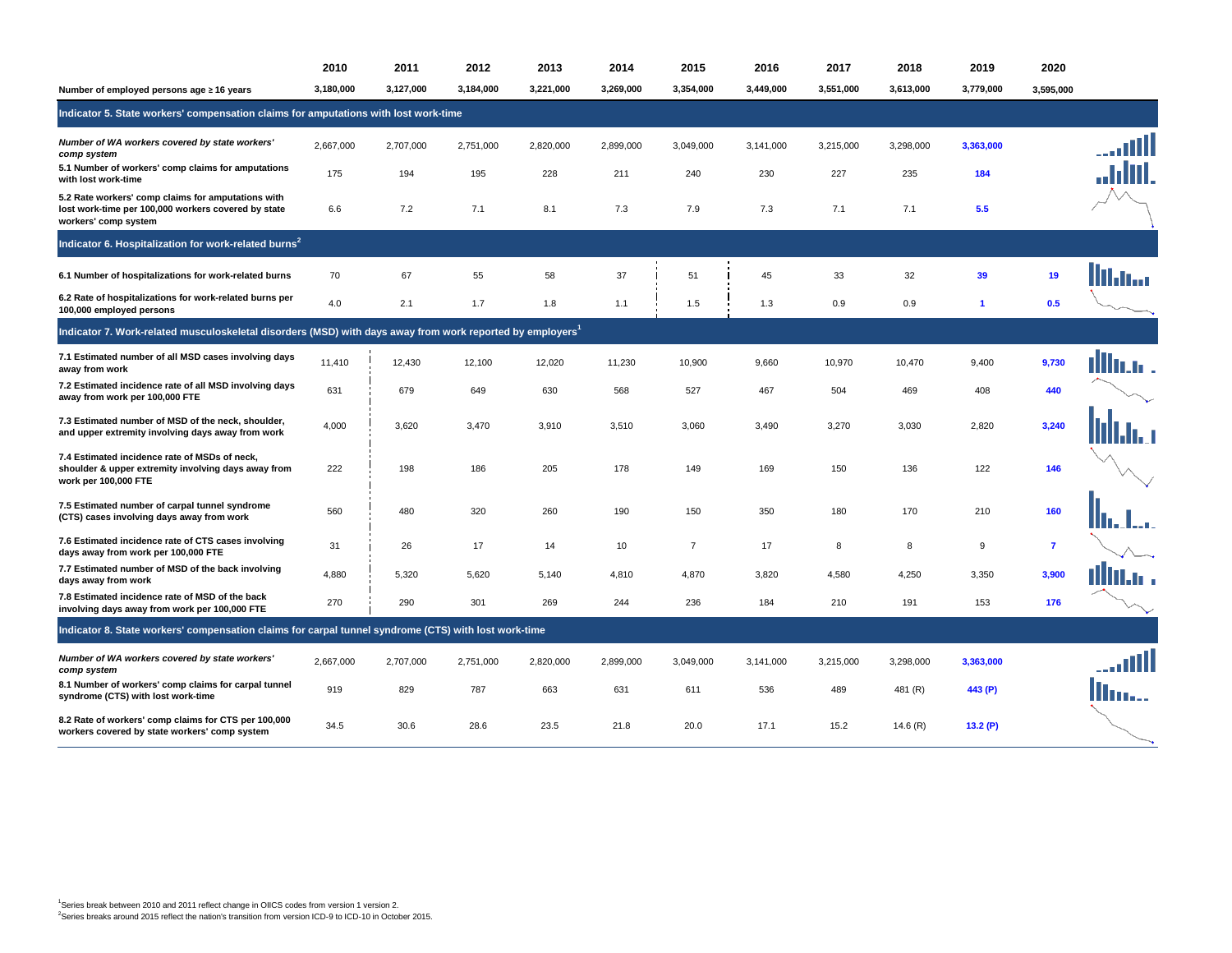|                                                                                             | 2010           | 2011           | 2012           | 2013         | 2014           | 2015        | 2016           | 2017           | 2018           | 2019           | 2020      |                    |
|---------------------------------------------------------------------------------------------|----------------|----------------|----------------|--------------|----------------|-------------|----------------|----------------|----------------|----------------|-----------|--------------------|
| Number of employed persons age ≥ 16 years                                                   | 3,180,000      | 3,127,000      | 3,184,000      | 3,221,000    | 3,269,000      | 3,354,000   | 3,449,000      | 3,551,000      | 3,613,000      | 3,779,000      | 3,595,000 |                    |
| Indicator 9. Hospitalizations from or with pneumoconiosis <sup>2,3</sup>                    |                |                |                |              |                |             |                |                |                |                |           |                    |
| 9.1 Hospital discharges with a primary or contributing<br>diagnosis of total pneumoconiosis |                |                |                |              |                |             |                |                |                |                |           |                    |
| 9.1.1 Number of hospital discharges                                                         | 470            | 404            | 390            | 341          | 287            | 220         | 179            | 200            | 159            | 157            |           | <u> III.aassa</u>  |
| 9.1.2 Rate of hospitalizations per million residents                                        | 86.8           | 73.2           | 69.9           | 60.4         | 50.1           | 41.6        | 30.2           | 33.2           | 25.9           | 25.2           |           |                    |
| 9.1.3 Rate of hospitalizations, age-standardized                                            | 91.3           | 76.2           | 70.2           | 59.2         | 48.2           | 36.8        | 28.5           | 31.5           | 24.4           | 24.8           |           |                    |
| 9.2 Hospital discharge with a primary, contributing<br>diag of coal workers' pneumoconiosis |                |                |                |              |                |             |                |                |                |                |           |                    |
| 9.2.1 Number of hospital discharges                                                         | 10             | 10             | 14             | 10           | $\overline{7}$ | < 10        | <10            | <10            | 14             | 10             |           | m Louis            |
| 9.2.2 Rate of hospitalizations per mil residents                                            | 1.8            | 1.8            | 2.5            | 1.8          | 1.2            | <b>NR</b>   | <b>NR</b>      | <b>NR</b>      | 2.4            | 1.6            |           |                    |
| 9.2.3 Rate of hospitalizations, age-standardized                                            | 2.0            | 1.7            | 2.2            | 1.6          | 1.0            | <b>NR</b>   | <b>NR</b>      | <b>NR</b>      | 2.2            | 1.4            |           |                    |
| 9.3 Hospital discharges with a primary or contributing<br>diagnosis of asbestosis           |                |                |                |              |                |             |                |                |                |                |           |                    |
| 9.3.1 Number of hospital discharges                                                         | 441            | 373            | 361            | 312          | 266            | 200         | 154            | 176            | 131            | 131            |           | inassa.            |
| 9.3.2 Rate of hospitalizations per million residents                                        | 81.4           | 67.6           | 64.7           | 55.3         | 46.4           | 37.8        | 26.0           | 29.7           | 22.1           | 21             |           |                    |
| 9.3.3 Rate of hospitalizations, age-standardized                                            | 86.1           | 70.9           | 65.6           | 53.9         | 44.5           | 33.3        | 24.4           | 27.7           | 20.3           | 19.6           |           |                    |
| 9.4 Hospital discharges with a primary or contributing<br>diagnosis of silicosis            |                |                |                |              |                |             |                |                |                |                |           |                    |
| 9.4.1 Number of hospital discharges                                                         | 12             | 11             | 10             | 9            | 9              | <10         | < 10           | 10             | $<$ 10         | <10            |           | l Timor de         |
| 9.4.2 Rate of hospitalizations per million residents                                        | 2.2            | 2.0            | 1.7            | 1.6          | 1.6            | <b>NR</b>   | <b>NR</b>      | 1.7            | NR             | <b>NR</b>      |           |                    |
| 9.4.3 Rate of hospitalizations, age-standardized                                            | 2.1            | 2.0            | 1.6            | 1.6          | 1.6            | <b>NR</b>   | <b>NR</b>      | 1.5            | <b>NR</b>      | <b>NR</b>      |           |                    |
| 9.5 Hospital discharges with a primary or contributing<br>diag of other pneumoconiosis      |                |                |                |              |                |             |                |                |                |                |           |                    |
| 9.5.1 Number of hospital discharges                                                         | 8              | 11             | 5              | 10           | 6              | <10         | 12             | <10            | <10            | 12             |           | al III di U        |
| 9.5.2 Rate of hospitalizations per million residents                                        | 1.5            | $\overline{2}$ | 0.9            | 1.8          | 1.0            | <b>NR</b>   | 2.0            | <b>NR</b>      | NR.            | 1.9            |           |                    |
| 9.5.3 Rate of hospitalizations, age-standardized                                            | 1.4            | 1.7            | 0.7            | 2.0          | 1.0            | <b>NR</b>   | 1.7            | <b>NR</b>      | NR             | 1.9            |           | $\rightsquigarrow$ |
| Indicator 10. Mortality from or with pneumoconiosis <sup>3</sup>                            |                |                |                |              |                |             |                |                |                |                |           |                    |
| 10.1 Deaths with pneumoconiosis<br>as underlying or contributing cause                      |                |                |                |              |                |             |                |                |                |                |           |                    |
| 10.1.1 Number of deaths                                                                     | 81             | 71             | 64             | 85           | 68             | 64          | 60             | 54             | 66             | 45             |           | in din a seo       |
| 10.1.2 Death rate per million residents                                                     | 14.9           | 12.9           | 11.5           | 15.1         | 11.9           | 10.9        | 10.1           | 9.1            | 10.7           | 7.2            |           |                    |
| 10.1.3 Death rate, age standardized                                                         | 15.1           | 13.6           | 11.5           | 14.7         | 11.4           | 10.5        | 9.7            | 8.8            | 10.0           | 6.8            |           |                    |
| 10.2 Deaths with coal workers pneumoconiosis<br>as underlying or contributing cause         |                |                |                |              |                |             |                |                |                |                |           |                    |
| 10.2.1 Number of deaths                                                                     | $\overline{2}$ | $\overline{1}$ | $\mathbf 0$    | $\mathbf 0$  | $\overline{1}$ | $\mathbf 0$ | $\mathbf{1}$   | $\overline{1}$ | $\overline{2}$ | $\overline{2}$ |           |                    |
| 10.2.2 Death rate per million residents                                                     | <b>NR</b>      | <b>NR</b>      | <b>NR</b>      | <b>NR</b>    | <b>NR</b>      | <b>NR</b>   | <b>NR</b>      | <b>NR</b>      | <b>NR</b>      | <b>NR</b>      |           |                    |
| 10.2.3 Death rate, age standardized                                                         | <b>NR</b>      | <b>NR</b>      | <b>NR</b>      | <b>NR</b>    | <b>NR</b>      | <b>NR</b>   | <b>NR</b>      | <b>NR</b>      | <b>NR</b>      | <b>NR</b>      |           |                    |
| 10.3 Deaths with asbestosis<br>as underlying or contributing cause                          |                |                |                |              |                |             |                |                |                |                |           |                    |
| 10.3.1 Number of deaths                                                                     | 76             | 68             | 62             | 82           | 65             | 62          | 57             | 48             | 60             | 43             |           | talan sa           |
| 10.3.2 Death rate per million residents                                                     | 14.0           | 12.3           | 11.2           | 14.5         | 11.3           | 10.6        | 9.6            | 8.1            | 9.8            | 6.9            |           |                    |
| 10.3.3 Death rate, age standardized                                                         | 14.3           | 13.1           | 11.2           | 14.3         | 10.9           | 10.1        | 9.2            | 8.0            | 9.1            | 6.6            |           |                    |
| 10.4 Deaths with silicosis<br>as underlying or contributing cause                           |                |                |                |              |                |             |                |                |                |                |           |                    |
| 10.4.1 Number of deaths                                                                     | $\overline{2}$ | $\overline{2}$ | $\overline{2}$ | $\mathbf{1}$ | $\mathsf{O}$   | 3           | $\overline{2}$ | 3              | $\mathbf{1}$   | $\mathbf 0$    |           |                    |
| 10.4.2 Death rate per million residents                                                     | ${\sf NR}$     | <b>NR</b>      | <b>NR</b>      | ${\sf NR}$   | <b>NR</b>      | <b>NR</b>   | <b>NR</b>      | <b>NR</b>      | <b>NR</b>      | <b>NR</b>      |           |                    |
| 10.4.3 Death rate, age standardized                                                         | <b>NR</b>      | <b>NR</b>      | <b>NR</b>      | <b>NR</b>    | <b>NR</b>      | <b>NR</b>   | <b>NR</b>      | <b>NR</b>      | <b>NR</b>      | <b>NR</b>      |           |                    |
| 10.5 Deaths with other pneumoconiosis<br>as underlying or contributing cause                |                |                |                |              |                |             |                |                |                |                |           |                    |
| 10.5.1 Number of deaths                                                                     | $\mathbf{1}$   | $\mathbf 0$    | $\mathbf 0$    | 3            | $\overline{2}$ | $\mathbf 0$ | $\overline{2}$ | $\overline{2}$ | 3              | $\bullet$      |           |                    |
| 10.5.2 Death rate per million residents                                                     | <b>NR</b>      | <b>NR</b>      | <b>NR</b>      | ${\sf NR}$   | <b>NR</b>      | <b>NR</b>   | <b>NR</b>      | <b>NR</b>      | <b>NR</b>      | <b>NR</b>      |           |                    |
| 10.5.3 Death rate, age standardized                                                         | <b>NR</b>      | <b>NR</b>      | <b>NR</b>      | <b>NR</b>    | <b>NR</b>      | <b>NR</b>   | <b>NR</b>      | <b>NR</b>      | <b>NR</b>      | <b>NR</b>      |           |                    |

<sup>2</sup>Series breaks around 2015 reflect the nation's transition from version ICD-9 to ICD-10 in October 2015.

 $3$ Not reportable (NR) due to small numbers.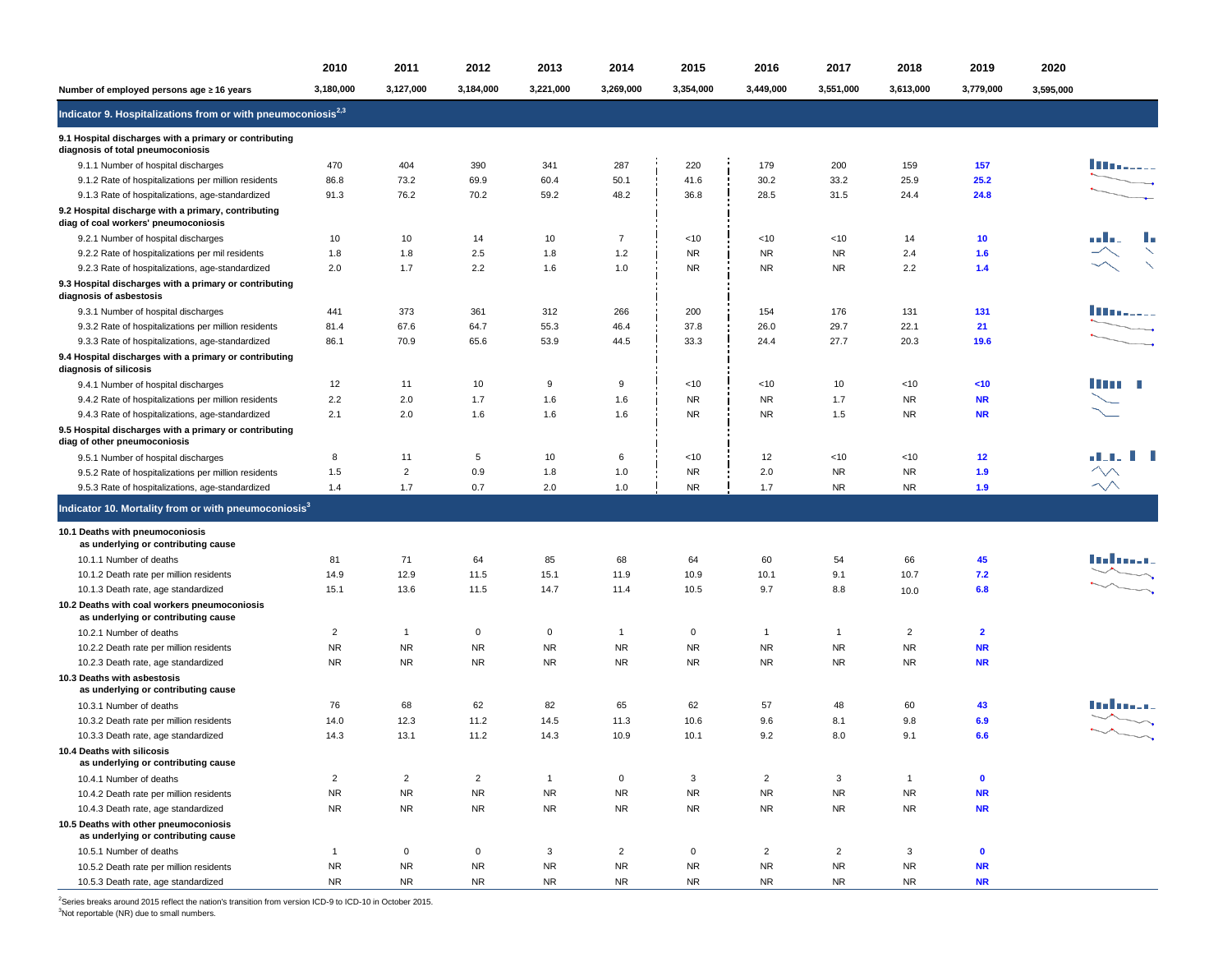|                                                                                                             | 2010      | 2011      | 2012      | 2013      | 2014           | 2015           | 2016           | 2017           | 2018           | 2019           | 2020      |                                    |
|-------------------------------------------------------------------------------------------------------------|-----------|-----------|-----------|-----------|----------------|----------------|----------------|----------------|----------------|----------------|-----------|------------------------------------|
| Number of employed persons age ≥ 16 years                                                                   | 3,180,000 | 3,127,000 | 3,184,000 | 3,221,000 | 3,269,000      | 3,354,000      | 3,449,000      | 3,551,000      | 3,613,000      | 3,779,000      | 3,595,000 |                                    |
| Indicator 11. Acute work-related pesticide-associated illness and injury reported to poison control centers |           |           |           |           |                |                |                |                |                |                |           |                                    |
| 11.1 Number of case of work-related pesticide<br>poisoning                                                  | 101       | 91        | 85        | 81        | 77             | 91             | 93             | 84             | <b>NA</b>      |                |           | n - 11                             |
| 11.2 Rate of work-related pesticide poisoning cases<br>per 100,000 employed persons                         | 3.2       | 2.91      | 2.7       | 2.5       | 2.4            | 2.7            | 2.7            | 2.4            | <b>NA</b>      |                |           |                                    |
| Indicator 12. Incidence of malignant mesothelioma                                                           |           |           |           |           |                |                |                |                |                |                |           |                                    |
| 12.1 Number of incident mesothelioma cases                                                                  | 103       | 95        | 94        | 81        | 96             | 92             | 86             | 98             | 81             |                |           |                                    |
| 12.2 Rate of incident mesothelioma cases per million<br>residents                                           | 19        | 17.2      | 16.9      | 14.4      | 16.8           | 15.8           | 14.5           | 16.3           | 13.2           |                |           |                                    |
| 12.3 Rate of incident mesothelioma cases per million<br>residents, age standardized                         | 19.7      | 17.3      | 16.6      | 13.4      | 15.8           | 15.1           | 13.7           | 15.4           | 10.6           |                |           |                                    |
| Indicator 13. Elevated blood lead levels among persons age 16 years or older ("Adults")                     |           |           |           |           |                |                |                |                |                |                |           |                                    |
| 13.1 Adults with a blood lead level (BLL) ≥10 ug/dL                                                         |           |           |           |           |                |                |                |                |                |                |           |                                    |
| 13.1.1 Number of adults with BLL ≥10 ug/dL                                                                  | <b>NA</b> | 227       | 191       | 212       | 212            | 147            | 185            | 217            | 375            | 269            |           | tu ta 111                          |
| 13.1.2 Prevalence rate per 100,000 employed prsns                                                           | NA        | 7.3       | 6         | 6.6       | 6.5            | 4.4            | 5.4            | 6.1            | 10.4           | 7.1            |           |                                    |
| 13.1.3 Number of incident cases                                                                             | <b>NA</b> | 103       | 109       | 120       | 106            | 74             | 98             | 106            | 237            | 171            |           | mandi                              |
| 13.1.4 Incidence rate per 100,000 employed persons                                                          | <b>NA</b> | 3.3       | 3.4       | 3.7       | 3.2            | 2.2            | 2.8            | 3.0            | 6.6            | 4.5            |           |                                    |
| 13.2 Adults with a blood lead level (BLL) ≥25 ug/dL                                                         |           |           |           |           |                |                |                |                |                |                |           |                                    |
| 13.2.1 Number of adults with BLL ≥ 25 ug/dL                                                                 | 84        | 67        | 65        | 53        | 42             | 30             | 25             | 35             | 67             | 26             |           |                                    |
| 13.2.2 Prevalence rate per 100,000 employed prsns                                                           | 2.6       | 2.1       | 2.1       | 1.7       | 1.3            | 0.9            | 0.7            | 1.0            | 1.9            | 0.7            |           |                                    |
| 13.2.3 Number of incident cases                                                                             | 50        | 21        | 29        | 23        | 23             | 17             | 11             | 17             | 50             | 17             |           |                                    |
| 13.2.4 Incidence rate per 100,000 employed persons                                                          | 1.5       | 0.7       | 0.9       | 0.7       | 0.7            | 0.5            | 0.3            | 0.5            | 1.4            | 0.4            |           |                                    |
| 13.3 Adults with a blood lead level (BLL) ≥ 40 ug/dL                                                        |           |           |           |           |                |                |                |                |                |                |           |                                    |
| 13.3.1 Number of adults with BLL ≥40 ug/dL                                                                  | 13        | 10        | 24        | 10        | 13             | $\overline{7}$ | 5              | $\overline{7}$ | $\overline{7}$ | $\overline{7}$ |           |                                    |
| 13.3.2 Prevalence rate per 100,000 employed prsns                                                           | 0.4       | 0.3       | 0.8       | 0.3       | 0.4            | 0.2            | 0.1            | 0.2            | 0.2            | 0.2            |           | l <sub></sub><br>-∕                |
| 13.3.3 Number of incident cases                                                                             | 11        | 3         | 16        | 5         | $\overline{7}$ | 4              | $\overline{2}$ | 6              | 3              | 5              |           | Ladera                             |
|                                                                                                             | 0.3       | 0.1       | 0.5       | 0.2       | 0.2            | 0.1            | 0.1            | 0.2            | 0.1            | 0.1            |           |                                    |
| 13.3.4 Incidence rate per 100,000 employed persons                                                          |           |           |           |           |                |                |                |                |                |                |           |                                    |
| Indicator 14. Workers employed in industries at high risk for occupational morbidity                        |           |           |           |           |                |                |                |                |                |                |           |                                    |
| 14.1 Number of persons employed in industries at<br>high risk of occupational morbidity                     | 155,685   | 165,375   | 159,659   | 127,571   | 131,945        | 134,409        | 138,641        | 141,923        | 149,982        | 152,750        |           | اللب                               |
| 14.2 Percentage of persons employed in industries at<br>high risk of occupational morbidity                 | 6.7       | 7.0       | 6.8       | 5.2       | 5.2            | 5.2            | 5.2            | 5.1            | 5.3            | 5.3            |           |                                    |
| Indicator 15. Workers employed in occupations at high risk for occupational morbidity                       |           |           |           |           |                |                |                |                |                |                |           |                                    |
| 15.1 Number of persons employed in occupations at<br>high risk of occupational morbidity                    | 329,537   | 303,145   | 325,470   | 334,186   | 371,903        | 382,969        | 379,300        | 415,000        | 395,000        | 414,041        |           | ad II                              |
| 15.2 Percentage of persons employed in occupations<br>at high risk of occupational morbidity                | 14.5      | 13.6      | 14.3      | 13.7      | 15.0           | 15.4           | 14.8           | 15.8           | 14.6           | 14.7           |           | $\vee$                             |
| Indicator 16. Workers employed in industries and occupations at high risk for occupational mortality        |           |           |           |           |                |                |                |                |                |                |           |                                    |
| 16.1 Number of persons employed in industries at<br>high risk of occupational mortality                     | 316,303   | 376,458   | 384,315   | 419,771   | 428,700        | 485,126        | 481,118        | 536,000        | 555,000        | 565,292        |           | niill                              |
| 16.2 Percentage of persons employed in industries at<br>high risk of occupational mortality                 | 13.9      | 14.6      | 14.5      | 15.2      | 15.4           | 17.1           | 16.4           | 17.8           | 18.2           | 17.6           |           |                                    |
| 16.3 Number of persons employed in occupations at<br>high risk of occupational mortality                    | 267,744   | 314,865   | 311,770   | 330,103   | 316,801        | 385,433        | 368,318        | 408,000        | 409,000        | 410,642        |           | $\mathcal{L} \setminus \mathbb{R}$ |
| 16.4 Percentage of persons employed in occupations<br>at high risk of occupational mortality                | 11.8      | 12.2      | 11.7      | 11.9      | 11.4           | 13.6           | 12.6           | 13.5           | 13.4           | 12.8           |           |                                    |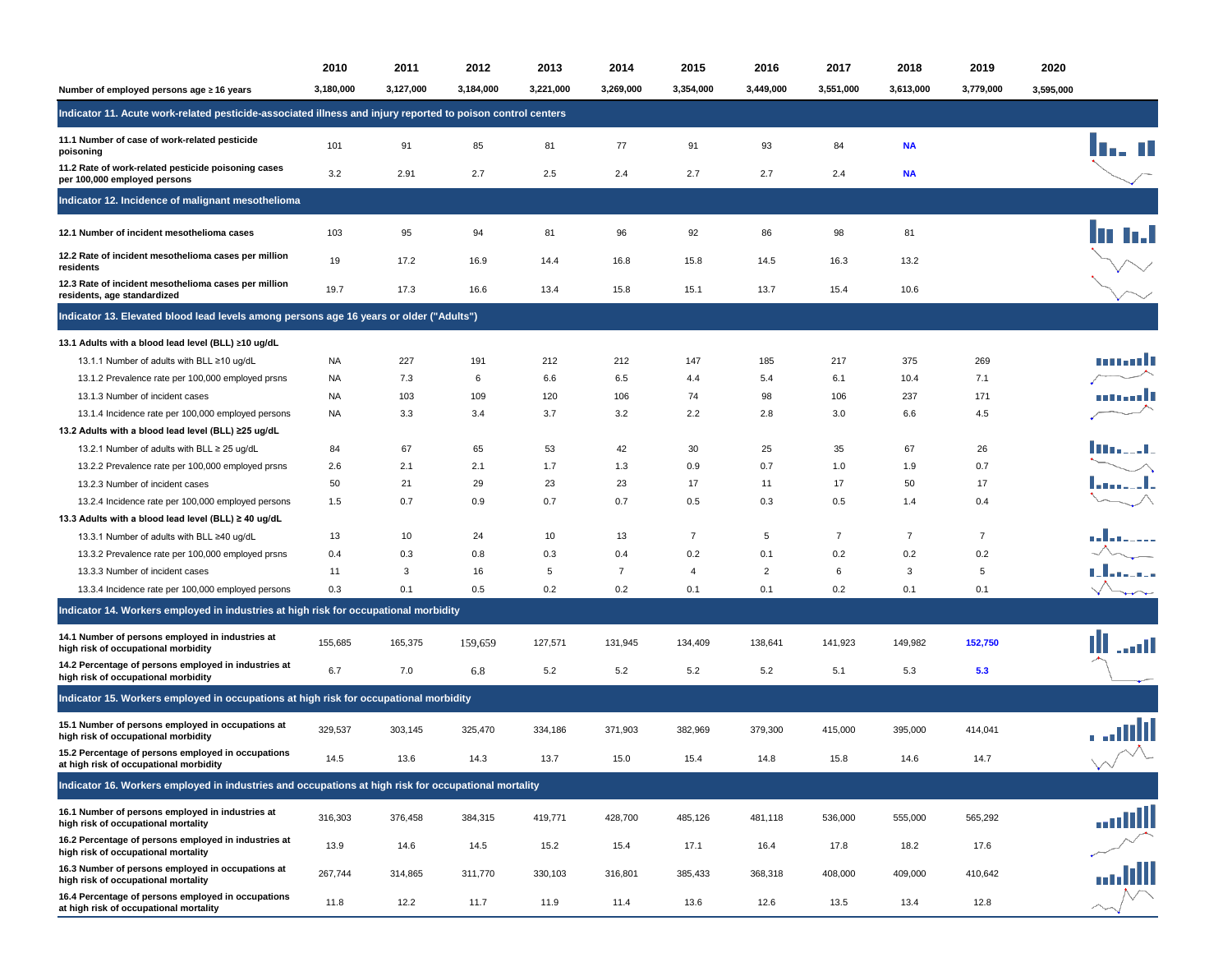|                                                                                                           | 2010      | 2011      | 2012      | 2013      | 2014      | 2015      | 2016      | 2017      | 2018      | 2019      | 2020      |  |
|-----------------------------------------------------------------------------------------------------------|-----------|-----------|-----------|-----------|-----------|-----------|-----------|-----------|-----------|-----------|-----------|--|
| Number of employed persons age ≥ 16 years                                                                 | 3,180,000 | 3,127,000 | 3,184,000 | 3,221,000 | 3,269,000 | 3,354,000 | 3,449,000 | 3,551,000 | 3,613,000 | 3,779,000 | 3,595,000 |  |
| Indicator 17. Occupational safety and health professionals (discontinued after 2015, no longer collected) |           |           |           |           |           |           |           |           |           |           |           |  |
| 17.1 Number of board-certified occupational medicine<br>physicians (ABPM)                                 | 101       | NA        | 102       | <b>NA</b> | 111       | 110       |           |           |           |           |           |  |
| 17.2 Rate of ABPM physicians per 100,000 employed<br>persons                                              | 3.2       | NA        | 3.2       | NA        | 3.4       | 3.3       |           |           |           |           |           |  |
| 17.3 Number of members of the American College of<br><b>Occupational and Environ Medicine (ACOEM)</b>     | 111       | <b>NA</b> | 118       | 113       | 108       | 141       |           |           |           |           |           |  |
| 17.4 Rate of ACOEM members per 100,000 employed<br>persons                                                | 3.5       | NA        | 3.7       | 3.5       | 3.3       | 4.2       |           |           |           |           |           |  |
| 17.5 Number of American board-certified occupational<br>health nurses (ABOHN)                             | 94        | NA        | <b>NA</b> | 89        | 81        | 83        |           |           |           |           |           |  |
| 17.6 Rate of ABOHN nurses per 100,000 employed<br>persons                                                 | 3.0       | <b>NA</b> | <b>NA</b> | 2.8       | 2.5       | 2.5       |           |           |           |           |           |  |
| 17.7 Number of American Association of Occupational<br>Health Nurses (AAOHN) members                      | <b>NA</b> | <b>NA</b> | <b>NA</b> | <b>NA</b> | <b>NA</b> | <b>NA</b> |           |           |           |           |           |  |
| 17.8 Rate of AAOHN members per 100,000 employed<br>persons                                                | NA        | NA        | <b>NA</b> | NA        | NA        | <b>NA</b> |           |           |           |           |           |  |
| 17.9 Number of board-certified industrial hygienists<br>(ABIH)                                            | 312       | <b>NA</b> | 209       | 253       | 251       | 233       |           |           |           |           |           |  |
| 17.10 Rate of ABIH hygienists per 100,000 employed<br>persons                                             | 9.8       | <b>NA</b> | 6.6       | 7.9       | 7.7       | 7.0       |           |           |           |           |           |  |
| 17.11 Number of American Industrial Hygiene<br><b>Association (AIHA) members</b>                          | 237       | <b>NA</b> | 261       | 196       | <b>NA</b> | <b>NA</b> |           |           |           |           |           |  |
| 17.12 Rate of AIHA members per 100,000 employed<br>persons                                                | 7.5       | NA        | 8.2       | 6.1       | NA        | <b>NA</b> |           |           |           |           |           |  |
| 17.13 Number of board-certified safety health<br>professionals (BCSP)                                     | 276       | NA        | 319       | 331       | 350       | 367       |           |           |           |           |           |  |
| 17.14 Rate of BCSP professionals per 100,000<br>employed persons                                          | 8.7       | <b>NA</b> | 10        | 10.3      | 10.7      | 11.0      |           |           |           |           |           |  |
| 17.15 Number of American Society of Safety<br>Engineers (ASSE) members                                    | 743       | NA        | 809       | 848       | 800       | 822       |           |           |           |           |           |  |
| 17.16 Rate of ASSE members per 100,000 employed<br>persons                                                | 23.4      | NA        | 25.4      | 26.3      | 24.5      | 24.6      |           |           |           |           |           |  |
| 17.17 Total number of safety and health professionals                                                     |           | NA        | 1,818     | 1,830     | 1,749     | 1,842     |           |           |           |           |           |  |
| 17.18 Rate of safety and health professionals per<br>100,000 employed persons                             |           | <b>NA</b> | 57.1      | 56.8      | 53.5      | 55.2      |           |           |           |           |           |  |
| Indicator 18. OSHA enforcement activities                                                                 |           |           |           |           |           |           |           |           |           |           |           |  |
| 18.1 Annual number of establishments inspected by<br>OSHA in all OSHA-covered sectors                     | 6,946     | 5,641     | 5,120     | 5,125     | 5,045     | 4,341     | 4,335     | 4,099     | 4,554     |           |           |  |
| 18.2 Total number of establishments in the state                                                          | 226,052   | 223,340   | 236,095   | 241,210   | 236,829   | 232,984   | 235,511   | 235,987   | 236,609   |           |           |  |
| 18.3 Estimated percentage of eligible establishments<br>inspected by OSHA                                 | 3.1       | 2.5       | 2.3       | 2.1       | 2.1       | 1.9       | 1.8       | 1.7       | 1.9       |           |           |  |
| 18.4 Annual number of employees whose work areas<br>were inspected by OSHA                                | 188,904   | 153,303   | 158,802   | 132,940   | 182,668   | 233,942   | 338,664   | 188,907   | 365,739   |           |           |  |
| 18.5 Estimated percentage of employees in eligible<br>establishments inspected by OSHA                    | 6.9       | 5.5       | 5.6       | 4.6       | 6.2       | 7.7       | 10.8      | 5.9       | 11.1      |           |           |  |